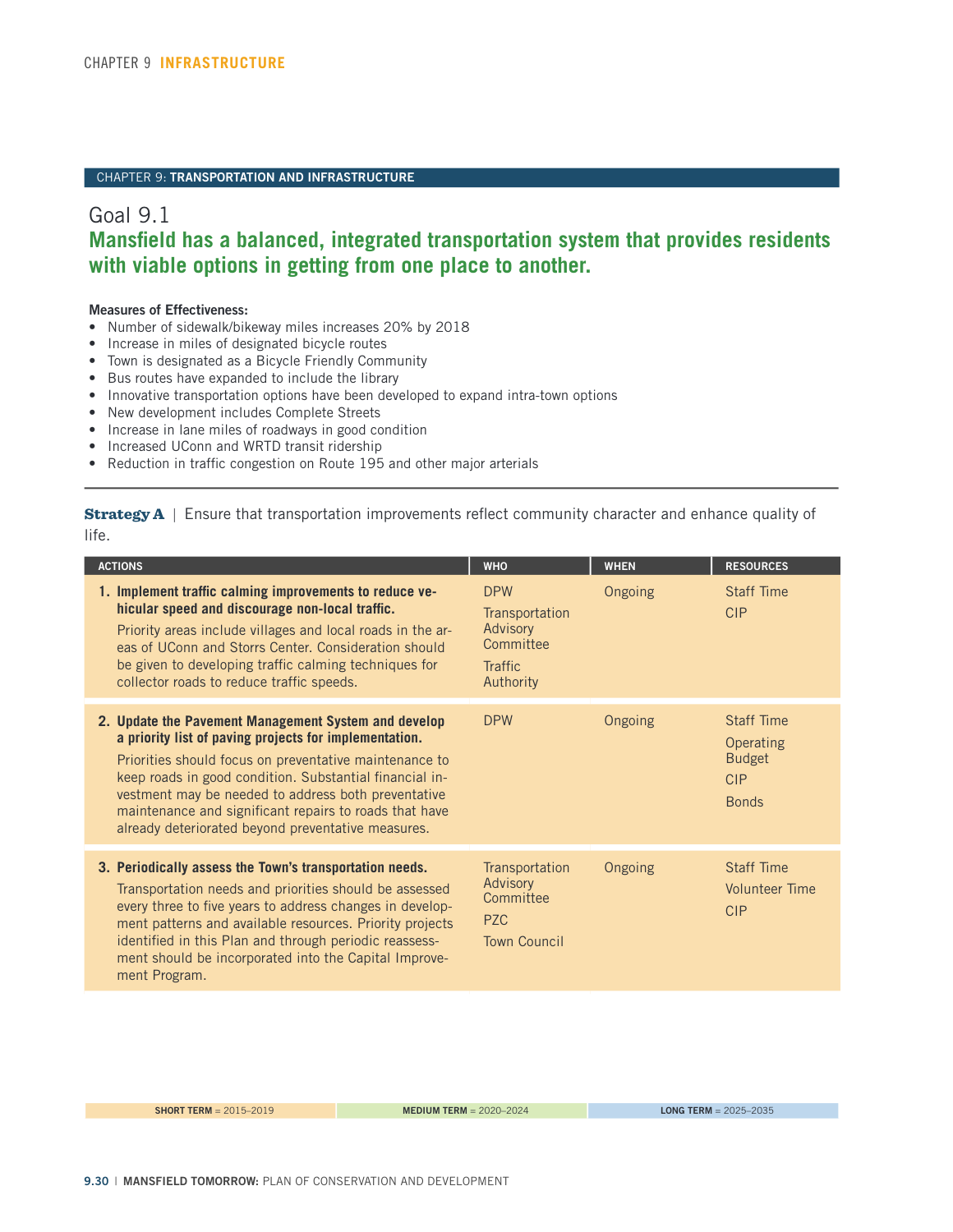| <b>ACTIONS</b>                                                                                                                                                                                                                                                                                                                                                                                                                                                                                                                                                                                                                                | <b>WHO</b>                                                                                                                                                           | <b>WHEN</b>       | <b>RESOURCES</b>                                              |
|-----------------------------------------------------------------------------------------------------------------------------------------------------------------------------------------------------------------------------------------------------------------------------------------------------------------------------------------------------------------------------------------------------------------------------------------------------------------------------------------------------------------------------------------------------------------------------------------------------------------------------------------------|----------------------------------------------------------------------------------------------------------------------------------------------------------------------|-------------------|---------------------------------------------------------------|
| 4. Coordinate transportation improvements with utility<br>projects.<br>As improvements are made to various utilities such as<br>installation of new water or sewer lines, explore pos-<br>sibility of including transportation enhancements such<br>as walkways and bikeways as part of the project or in<br>conjunction with the project.                                                                                                                                                                                                                                                                                                    | <b>DPW</b><br>Planning<br>Transportation<br>Advisory<br>Committee                                                                                                    | Ongoing           | <b>Staff Time</b><br><b>Volunteer Time</b>                    |
| 5. Consider installation of roundabouts in place of traffic<br>signals at major intersections that require upgrades.<br>Examples of potential locations include the intersec-<br>tions of Route 275 and Separatist Road; Routes 195<br>and 275; Route 195 and North Eagleville Road; and<br>North Eagleville Road and Hunting Lodge Road.                                                                                                                                                                                                                                                                                                     | <b>DPW</b><br><b>Traffic</b><br>Authority<br>Transportation<br>Advisory<br>Committee                                                                                 | Ongoing           | <b>Staff Time</b><br><b>CIP</b><br>Grants                     |
| 6. Consider the needs of users of all ages and abilities,<br>including pedestrians, bicyclists, motorists, and transit<br>riders, when planning, constructing and maintaining<br>transportation improvements through the adoption of a<br>'Complete Streets' policy.<br>Embedding the concept that streets are for everyone<br>into the Town's policies and regulations for design and<br>maintenance of infrastructure will provide opportuni-<br>ties for incremental improvements as part of both<br>major and minor projects. Guidance on developing a<br>formal 'Complete Streets' policy is available at<br>www.smartgrowthamerica.org. | Planning<br><b>DPW</b><br>Transportation<br>Advisory<br>Committee<br><b>Traffic</b><br>Authority<br><b>PZC</b><br>Sustainability<br>Committee<br><b>Town Council</b> | <b>Short Term</b> | <b>Staff Time</b><br><b>Volunteer Time</b>                    |
| 7. Update Town's Engineering Standards and Specifications<br>to reflect local context and Complete Streets consider-<br>ations.<br>Roadway design standards and engineering specifica-<br>tions should be tailored to the character of the area<br>in which they will be constructed. Examples include<br>development of typical roadway sections that identify<br>minimum/maximum pavement widths, pedestrian/bi-<br>cycle facilities, stormwater facilities, etc.<br>See Goal 2.4, Strategy B and Goal 2.6, Strategies B<br>and C for additional actions related to updating Engi-<br>neering Standards and Specifications.                 | Planning<br><b>DPW</b><br>Transportation<br>Advisory<br>Committee<br>P <sub>7C</sub><br><b>Traffic</b><br>Authority<br><b>Town Council</b>                           | <b>Short Term</b> | <b>Staff Time</b><br>Operating<br><b>Budget</b><br><b>CIP</b> |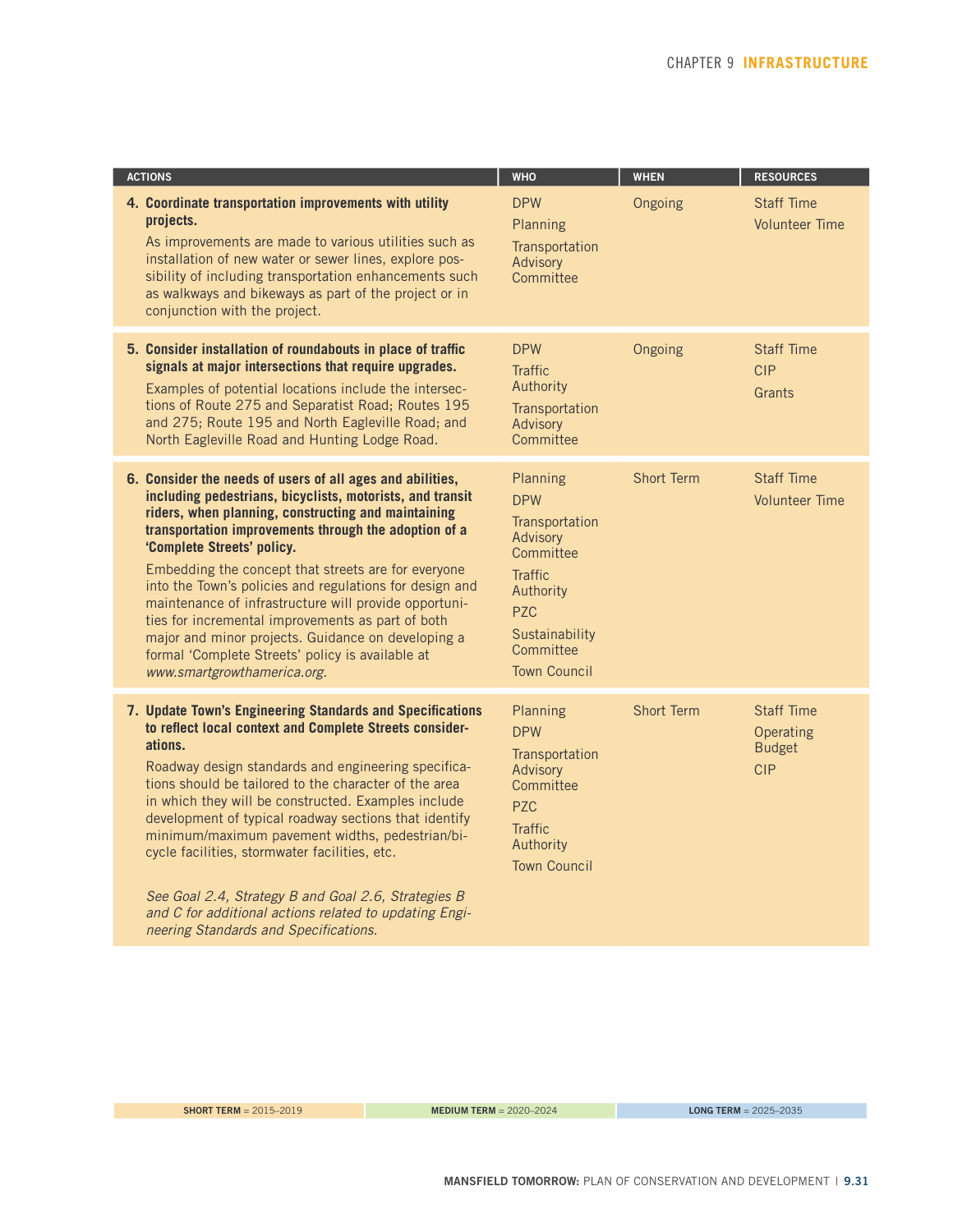| <b>ACTIONS</b>                                                                                                                                       | <b>WHO</b>                                                                      | <b>WHEN</b>                | <b>RESOURCES</b>                    |
|------------------------------------------------------------------------------------------------------------------------------------------------------|---------------------------------------------------------------------------------|----------------------------|-------------------------------------|
| 8. Evaluate and update roadway classification system.                                                                                                | <b>DPW</b><br>Planning<br>Transportation<br>Advisory<br>Committee<br><b>PZC</b> | <b>Medium Term</b>         | <b>Staff Time</b><br>Volunteer Time |
| 9. Monitor advancements in transportation technology such<br>as personal flying vehicles and address through updates<br>to policies and regulations. | Planning<br><b>DPW</b><br><b>PZC</b><br><b>Town Council</b>                     | Medium-Long<br><b>Term</b> | <b>Staff Time</b>                   |

Strategy B | Develop an integrated network of sidewalks, bikeways and trails that connect residents with key community facilities and services.

| <b>ACTIONS</b>                                                                                                                                                                                                                                                                                                                          | <b>WHO</b>                                                                                                                                                                   | <b>WHEN</b> | <b>RESOURCES</b>                                   |
|-----------------------------------------------------------------------------------------------------------------------------------------------------------------------------------------------------------------------------------------------------------------------------------------------------------------------------------------|------------------------------------------------------------------------------------------------------------------------------------------------------------------------------|-------------|----------------------------------------------------|
| 1. Use the criteria identified in this chapter to prioritize<br>bicycle and walkway improvements until the Bicycle and<br>Pedestrian Master Plan is completed.                                                                                                                                                                          | <b>PZC</b><br>Transportation<br>Advisory<br>Committee<br><b>Town Council</b>                                                                                                 | Ongoing     | Operating<br><b>Budget</b><br><b>CIP</b><br>Grants |
| 2. Seek state and federal grant funding to support multi-<br>modal enhancements to the transportation network.<br>In addition to traditional grant funds, the Town should<br>advocate for additional state and/or university funds to<br>assist in meeting off-campus transportation demands<br>related to expansion of UConn and ECSU. | <b>Planning</b><br>Transportation<br>Advisory<br>Committee<br>P <sub>7C</sub><br><b>UConn</b><br>Eastern<br>Connecticut<br><b>State</b><br>University<br><b>Town Council</b> | Ongoing     | <b>Staff Time</b>                                  |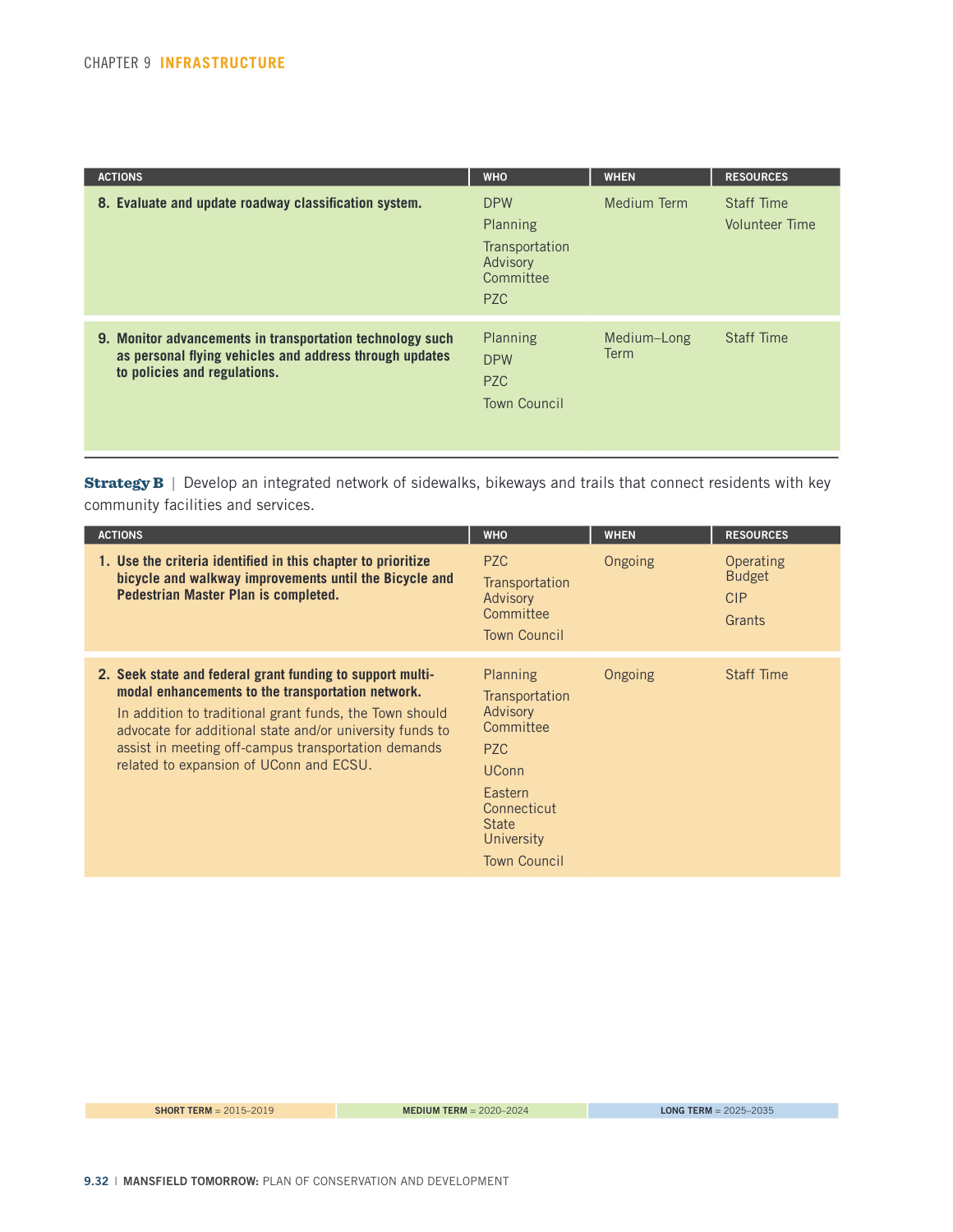| <b>ACTIONS</b>                                                                                                                                                                                                                                                                                                                                                                                                                                                                                                                                                                                                                                                                                                                                                                                                                                                                                                                                                                                               | <b>WHO</b>                                                                                                              | <b>WHEN</b>        | <b>RESOURCES</b>                                                   |
|--------------------------------------------------------------------------------------------------------------------------------------------------------------------------------------------------------------------------------------------------------------------------------------------------------------------------------------------------------------------------------------------------------------------------------------------------------------------------------------------------------------------------------------------------------------------------------------------------------------------------------------------------------------------------------------------------------------------------------------------------------------------------------------------------------------------------------------------------------------------------------------------------------------------------------------------------------------------------------------------------------------|-------------------------------------------------------------------------------------------------------------------------|--------------------|--------------------------------------------------------------------|
| 3. Prepare and implement a Bicycle and Pedestrian Master<br>Plan.<br>The plan should be developed with extensive com-<br>munity input and adopted by both the PZC and Town<br>Council. Recommended components include:<br>• Identification of primary north/south and east/west<br>routes<br>Connections to surrounding communities<br>$\bullet$<br>Strategies to allow for pedestrian and bicycle im-<br>$\bullet$<br>provements to scenic roads<br>Connections to and expansions of the network of lo-<br>$\bullet$<br>cal and regional trails (see Goal 3.3, Strategy B for<br>more information)<br>Use of sharrows<br>$\bullet$<br>Education and enforcement strategies to improve<br>$\bullet$<br>safety for pedestrians and bicyclists on roads with-<br>out off-road walkways/bikeways<br>• Community education campaign on the benefits of<br>walking and biking<br>Criteria and process to evaluate proposed improve-<br>$\bullet$<br>ments and update the priority list identified in this<br>Plan | Planning<br>Transportation<br>Advisory<br>Committee<br>Sustainability<br>Committee<br><b>PZC</b><br><b>Town Council</b> | <b>Short Term</b>  | <b>Staff Time</b><br><b>Volunteer Time</b><br><b>CIP</b><br>Grants |
| 4. Pursue designation as a Bicycle Friendly Community<br>from the League of American Bicyclists.                                                                                                                                                                                                                                                                                                                                                                                                                                                                                                                                                                                                                                                                                                                                                                                                                                                                                                             | Transportation<br>Advisory<br>Committee<br>Sustainability<br>Committee<br><b>DPW</b><br>Planning                        | <b>Medium Term</b> | <b>Staff Time</b><br><b>Volunteer Time</b>                         |

Strategy C | Expand availability of alternative transportation options.

| <b>ACTIONS</b>                                                                                                                                                                                                                                                                                                                                                                                                                                                             | <b>WHO</b>                                                                                                                            | <b>WHEN</b> | <b>RESOURCES</b>                                                         |
|----------------------------------------------------------------------------------------------------------------------------------------------------------------------------------------------------------------------------------------------------------------------------------------------------------------------------------------------------------------------------------------------------------------------------------------------------------------------------|---------------------------------------------------------------------------------------------------------------------------------------|-------------|--------------------------------------------------------------------------|
| 1. Explore options to maintain and expand coverage of the<br><b>WRTD and UConn bus systems.</b><br>Initial priorities for expansion of bus service should in-<br>clude adding the library to the Storrs-Willimantic Route<br>and extending the Route 32 route to loop through<br>the Pleasant Valley/Mansfield Avenue area. Encour-<br>age neighboring communities and off-campus student<br>housing owners/ developers to provide alternate trans-<br>portation to UConn. | Transportation<br>Advisory<br>Committee<br>Windham<br><b>Region Transit</b><br><b>District</b><br><b>UConn</b><br><b>Town Council</b> | Ongoing     | <b>Staff Time</b><br><b>Volunteer Time</b><br>Operating<br><b>Budget</b> |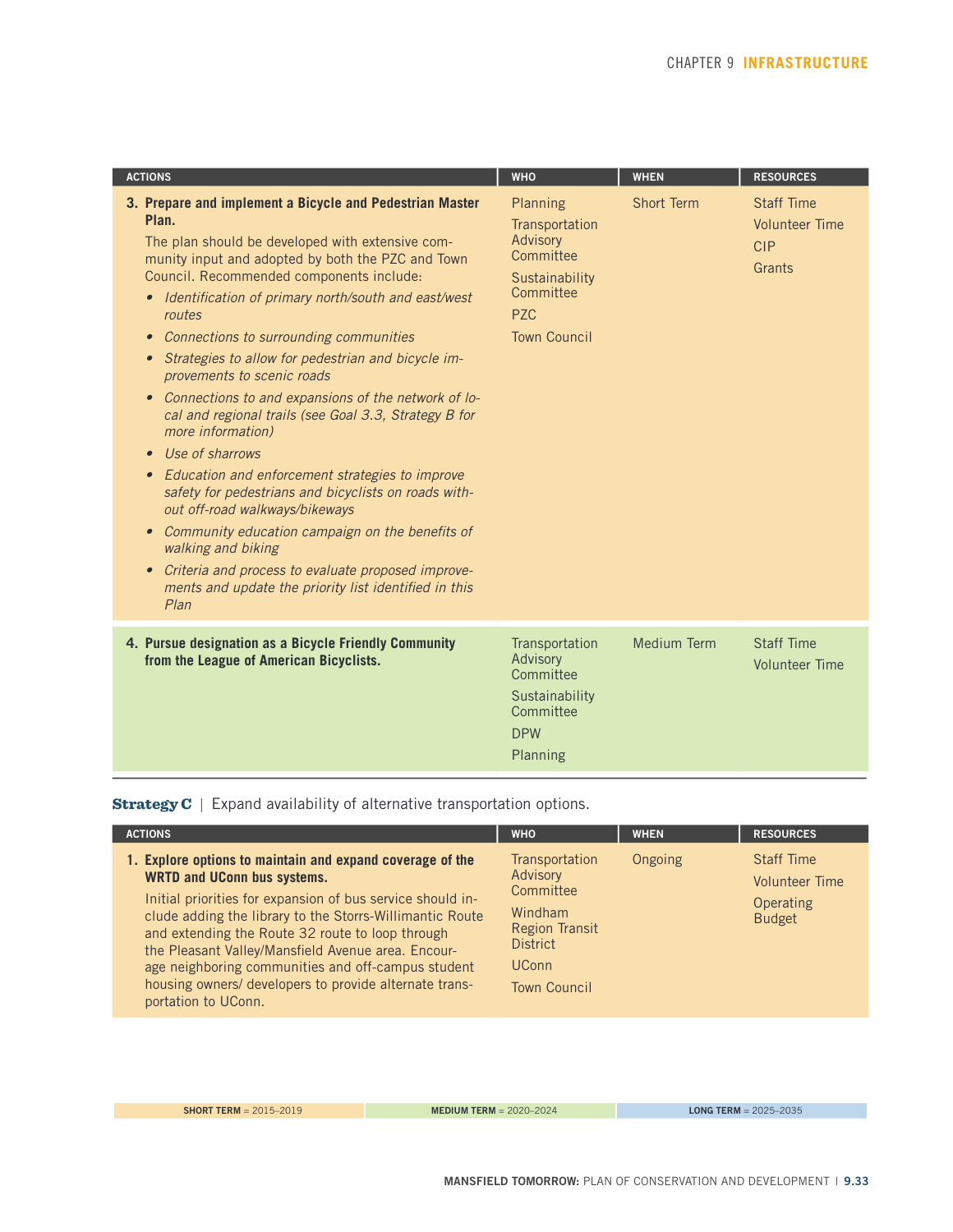| <b>ACTIONS</b>                                                                                                                                                                                                                                                                                                                                                                                                                                         | <b>WHO</b>                                                                                                                                                                                | <b>WHEN</b> | <b>RESOURCES</b>                                |
|--------------------------------------------------------------------------------------------------------------------------------------------------------------------------------------------------------------------------------------------------------------------------------------------------------------------------------------------------------------------------------------------------------------------------------------------------------|-------------------------------------------------------------------------------------------------------------------------------------------------------------------------------------------|-------------|-------------------------------------------------|
| 2. Promote greater interconnection of existing transit<br>systems, particularly better connections to CT Transit<br><b>Routes to Hartford.</b>                                                                                                                                                                                                                                                                                                         | Transportation<br>Advisory<br>Committee<br>Windham<br><b>Region Transit</b><br><b>District</b><br><b>UConn</b><br><b>CT Transit</b><br><b>Capitol Region</b><br>Council of<br>Governments | Ongoing     | <b>Staff Time</b><br><b>Volunteer Time</b>      |
| 3. Explore alternatives to traditional public transit to<br>expand transportation to areas not served by UConn and<br>WRTD.<br>Alternatives such as ride sharing apps and volunteer<br>drivers should be explored as ways to increase mobil-<br>ity options for residents without access to personal<br>vehicles or access to bus service. Potential obstacles<br>include insurance liability/costs and competition from<br>transportation businesses. | Transportation<br>Advisory<br>Committee<br>Human<br><b>Services</b><br><b>Town Council</b>                                                                                                | Ongoing     | <b>Staff Time</b><br>Operating<br><b>Budget</b> |
| 4. Coordinate closely with UConn and regional transit<br>systems on transportation for high capacity events.                                                                                                                                                                                                                                                                                                                                           | Traffic.<br>Authority<br>Resident<br>Trooper<br>Emergency<br>Management                                                                                                                   | Ongoing     | <b>Staff Time</b><br>Operating<br><b>Budget</b> |

**Strategy D** | Participate in initiatives to improve the regional transportation network.

| <b>ACTIONS</b>                                                                                                                                                                                                                                                                                         | <b>WHO</b>                                                                                                                                                   | <b>WHEN</b> | <b>RESOURCES</b>                           |
|--------------------------------------------------------------------------------------------------------------------------------------------------------------------------------------------------------------------------------------------------------------------------------------------------------|--------------------------------------------------------------------------------------------------------------------------------------------------------------|-------------|--------------------------------------------|
| 1. Support regional efforts to address traffic impacts as-<br>sociated with UConn's expansion.<br>The upcoming CRCOG/CTDOT corridor study of Routes<br>44 and 195 is one example of how Mansfield can<br>work with surrounding communities to address traffic<br>impacts using a multi-modal approach. | Planning<br>Transportation<br>Advisory<br>Committee<br>P <sub>7C</sub><br><b>Town Council</b><br><b>UConn</b><br>Capitol Region<br>Council of<br>Governments | Ongoing     | <b>Staff Time</b><br><b>Volunteer Time</b> |